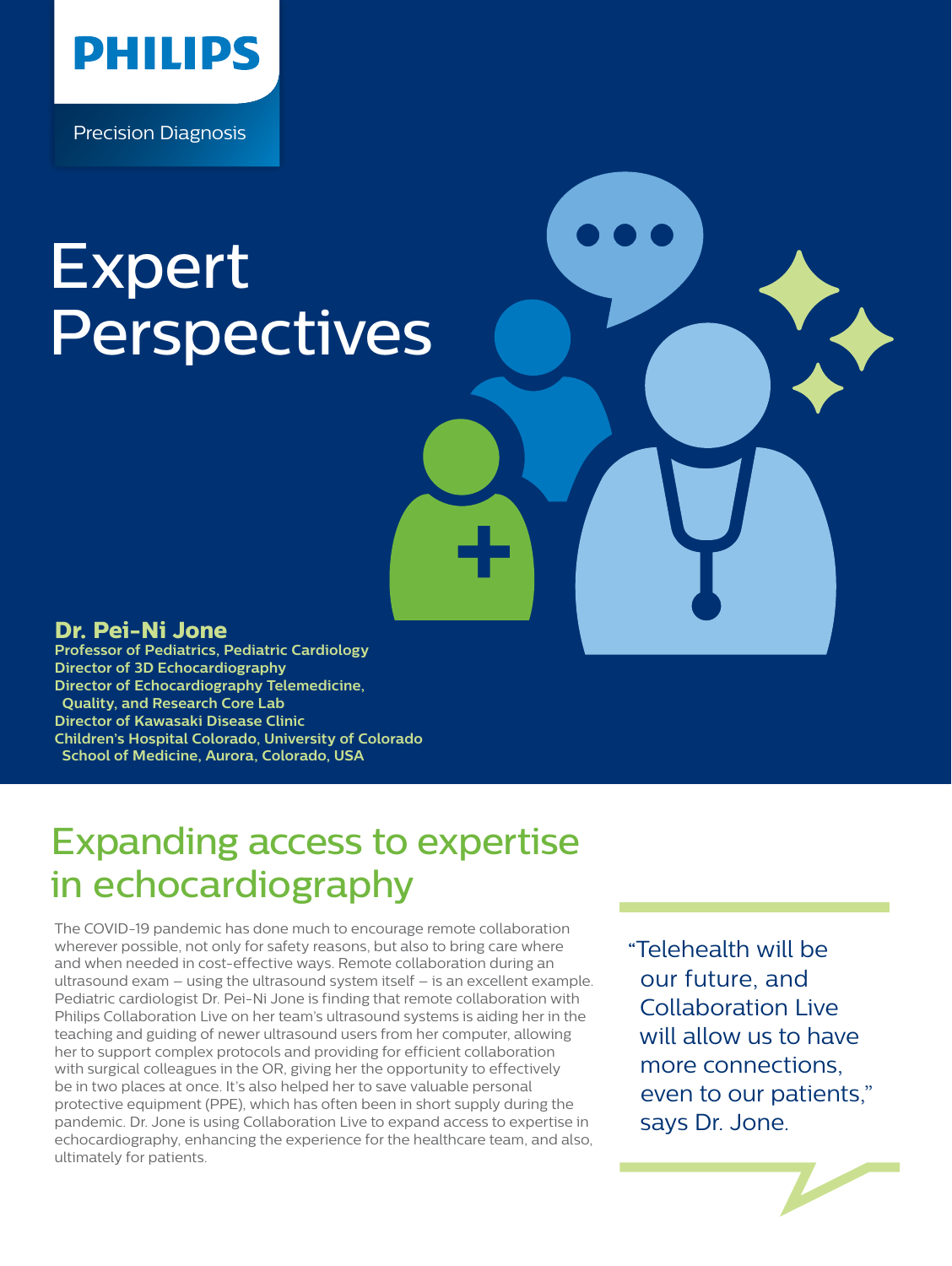# **Remote collaboration became essential during the pandemic**

Collaboration Live lets users quickly and securely talk, text, screen share and video stream using the ultrasound system, which makes it possible for expert advice to be given in real time, even when physical distance separates the expert and the sonographer.

By using Collaboration Live, Dr. Jone and her team are able to come up with creative solutions to address the challenge of guiding ultrasound exams in a pandemic and beyond. Before Collaboration Live, she would be positioned directly next to the physician, reviewing echocardiography images in real time for pre-op, or assisting a sonographer who was having difficulty obtaining images at bedside or in the operating room, the cardiac catheterization laboratory or the intensive care unit. With Collaboration Live, she is able

to review ultrasound images and give guidance in real time without being physically present at the bedside or in the OR "I can log onto the system and see the images coming across on my computer. So, for example, I could be in the echo lab and my physician is in the operating room doing pre-op transesophageal echocardiography, and I can log into the ultrasound machine and see the images that the sonographer is doing live, without me being present in the room," says Dr. Jone. Being able to advise from a distance helps the team save PPE for when it's truly needed.

## **The value of real-time coaching for complex protocols**

Dr. Jone says that this remote collaboration is also valuable in teaching more complex protocols. "If a sonographer is learning how to use a 3D manipulation to get, for example, better 3D images of a mitral valve, it allows me to teach them by saying, 'OK, rotate now, and then rotate counterclockwise.'" She can offer guidance throughout the exam, giving real-time feedback without having to be in the room with the sonographer.

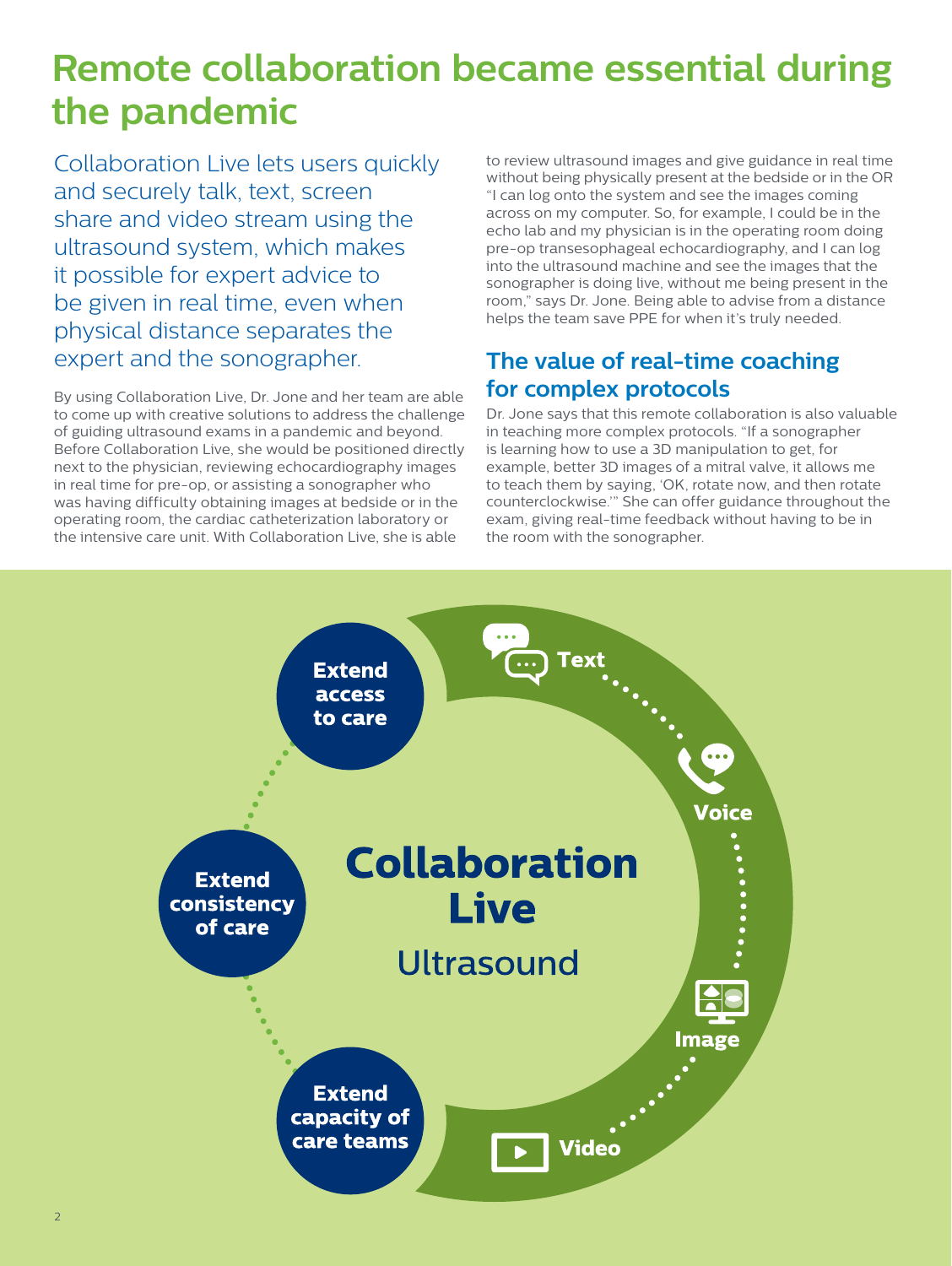"That's the fantastic part about Collaboration Live: I can be in the lab reading studies and then helping the surgeons when they want to talk to me at the same time prior to their surgery."

—Dr. Pei-Ni Jone

### **Boosting productivity while giving guidance**

Dr. Jone uses Collaboration Live to multitask as appropriate when she is looking at the images that are being obtained by her medical fellows in the OR. "I have the continual advantage of looking at the images that are being scanned while my fellows are in the operating room, and I can guide them by talking to them through the computer system, which they can hear through the ultrasound system, and then I can direct them about how to get the images," she says. She points out that teaching in this way allows the fellows to be more independent, and to scan by themselves while learning as she directs them.

She says that during the times when sonographers are capturing images that are not critical to the procedure, as frequently happens with a long case, she is able to be at the lab reading studies on a separate monitor in order to meet the workflow requirements of the lab's studies per day, which usually number 70 or 80 across three readers. No time is wasted in travel, or in downtime while in the OR.

#### **Better communication in the OR**

Because Dr. Jone can initiate live video of herself on the ultrasound system, a surgeon can communicate with her as if they were sharing a video conference meeting, and she can speak directly with the surgeon about the ultrasound images and findings. "When we're looking at these images, the transmission of the images is in real time …. and the image quality is not degraded," she says. Dr. Jone values being able to take control of the image, manipulating and turning the image in a 3D fashion for the surgeon, as if they were in the same room. Frequently a surgeon who is operating on a mitral valve, for example, will want to know more about the particular anatomy to be able to plan for a successful repair. Dr. Jone says, "That's the fantastic part about Collaboration Live: I can be in the lab reading studies and then helping the surgeons when they want to talk to me at the same time prior to their surgery."

### **Elevating the level of care at outreach sites**

Dr. Jone believes that Collaboration Live can help sonographers receive the real-time training that would allow technicians at their outreach sites to be able to take on more complicated protocols, such as for congenital heart disease. Outreach sites can be a six- to eight-hour drive from the hospital. Remote collaboration is ideal in situations such as this, providing a high level of care and more effective use of resources. "I think the advantage is that you can see the sonographer's hands and you can see the images," she says, " … to be able to dial into their machine and then look at their images and say, 'Maybe you want to turn your hand counterclockwise 20° and then tilt the transducer up, and you'll be able to see that'" is of great value. "I think in that way sonographers will feel that they're being engaged and being taught, as everybody would like to learn as they progress along in their careers. They want to know how to do better. They are trained in scanning adults, and pediatric congenital heart disease is very difficult. You really have to be specifically trained on how to recognize different types of heart disease," says Dr. Jone.

"I want other physicians to know that telehealth will be our future and the expansion of Collaboration Live will allow us to have more connections, even to our patients. If a video camera is installed from their side, the sonographer could finish the image and I could give them a diagnosis and talk to the family at the bedside," she says.

Remote collaboration with Collaboration Live aids teaching and guiding newer ultrasound users, allows for support of complex protocols, provides more efficient collaboration with surgical colleagues in the OR, and helps elevate the care available at outreach sites.

#### **See the video on Collaboration Live [https://youtu.be/KWT\\_FTGo-IY](https://youtu.be/KWT_FTGo-IY)**

Results from case studies are not predictive of results in other cases. Results in other cases may vary.